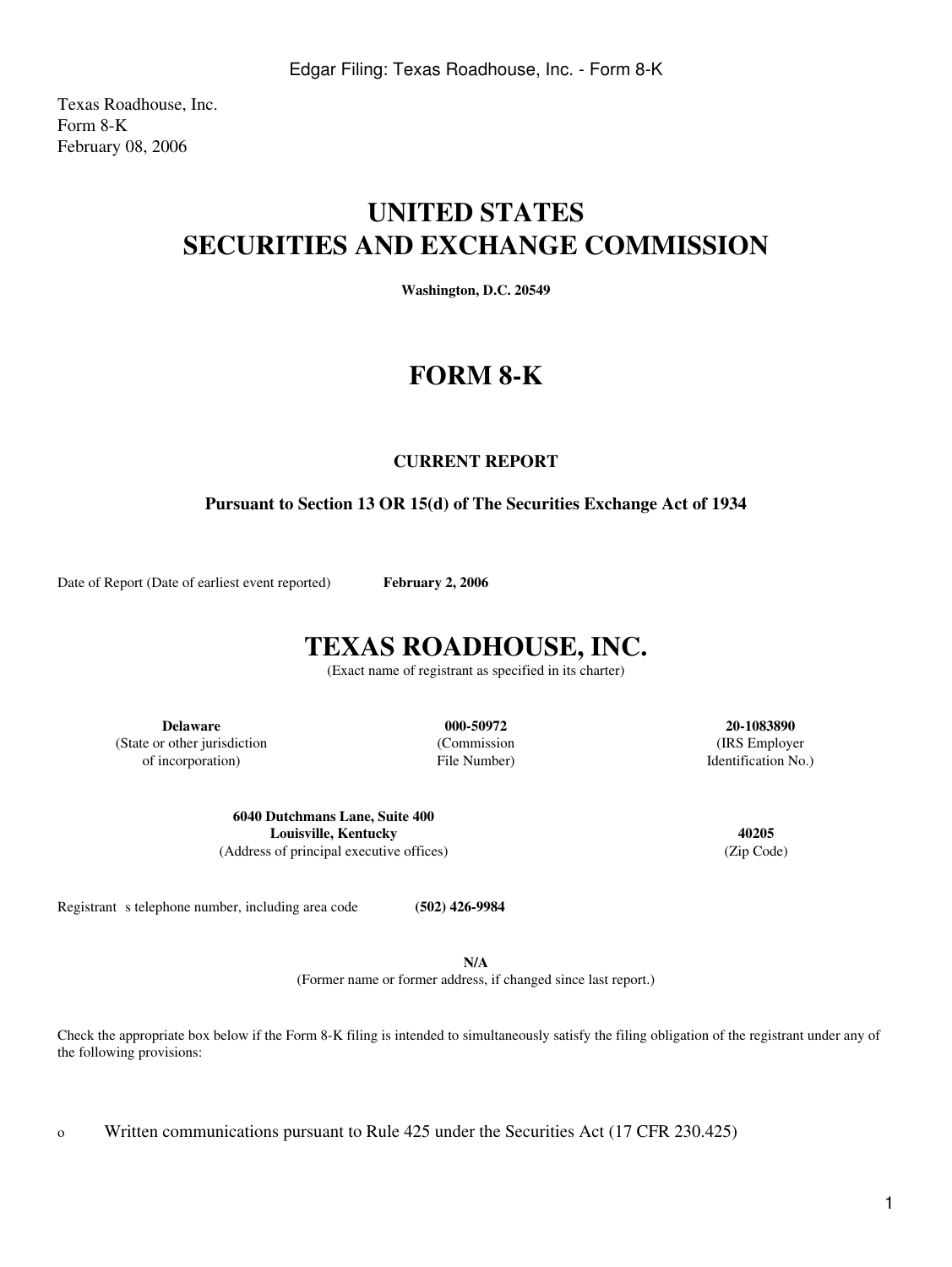o Soliciting material pursuant to Rule 14a-12 under the Exchange Act (17 CFR 240.14a-12)

o Pre-commencement communications pursuant to Rule 14d-2(b) under the Exchange Act (17 CFR 240.14d-2(b))

o Pre-commencement communications pursuant to Rule 13e-4(c) under the Exchange Act (17 CFR 240.13e-4(c))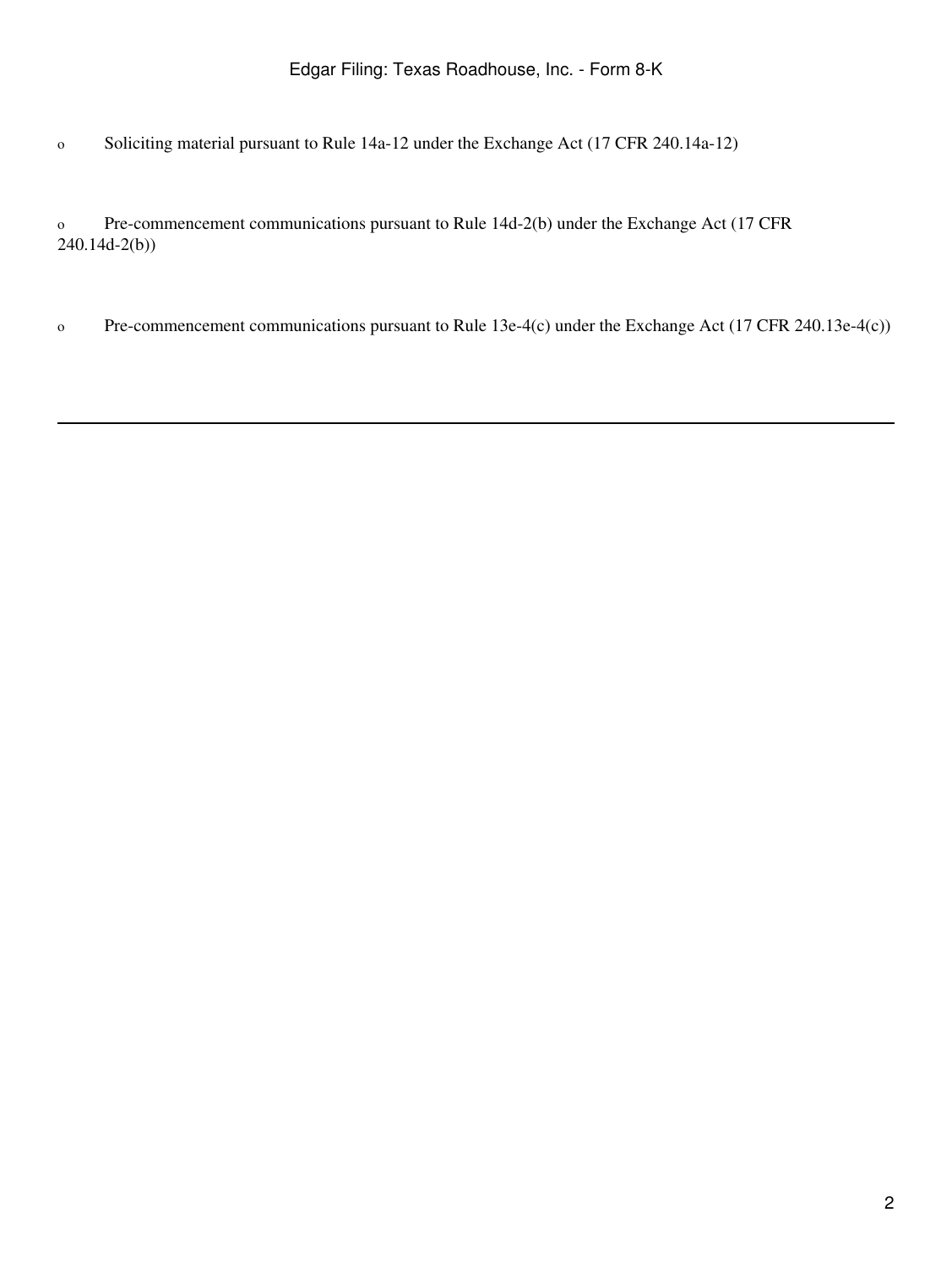### ITEM 1.01. ENTRY INTO A MATERIAL DEFINITIVE AGREEMENT

On February 2, 2006, the Compensation Committee of the Registrant s Board of Directors established a new annual target and base bonus amounts for the Registrant s executive officers under the existing incentive compensation program. If the Registrant achieves earnings per basic share (EPS) of \$0.52 (the Annual Target) for fiscal 2006, the executive officers will receive the Base Bonus set forth in the table below. For each \$0.005 EPS above the Target, the Base Bonus will be increased by 7% up to a maximum of 100% of the Base Bonus. For example, achieving \$0.525 of EPS would result in a bonus payout of 107% of Base Bonus.

For each \$0.005 EPS below the Target, the Base Bonus will be reduced by 7% up to a maximum of 100% of the Base Bonus. For example, achieving \$0.515 of EPS would result in a bonus payout of 93% of the Base Bonus.

The Annual Target will be adjusted for acquisitions or divestitures, accounting changes, and other extraordinary events as noted by the Compensation Committee.

The Registrant will pay bonuses on a quarterly basis, based upon the achievement of quarterly targets which equal in the aggregate to the Annual Target of \$0.52 EPS.

The following table sets forth the Base Bonus, Minimum Bonus, and Maximum Bonus to be paid to each of the named executive officers under this incentive program for fiscal 2006.

|                    | 2005 Base Bonus | <b>Executive Incentive Compensation</b><br>2006 Base Bonus | 2006 Minimum Bonus | 2006 Maximum Bonus |
|--------------------|-----------------|------------------------------------------------------------|--------------------|--------------------|
| Kent Taylor        | 200,000         | 200,000                                                    | $\Omega$           | \$<br>400,000      |
| G.J. Hart          | 300,000         | 360,000                                                    |                    | 720,000            |
| <b>Steve Ortiz</b> | 200,000         | 240,000                                                    |                    | 480,000            |
| Scott Colosi       | 115,000         | 138.000                                                    |                    | 276,000            |
| Sheila Brown       | 50,000          | 60,000                                                     |                    | 120,000            |

Also on February 2, 2005, the Compensation Committee increased the annual salaries of the executive officers as set forth in the table below, effective April 1, 2006. Kent Taylor s annual salary of \$300,000 was not changed.

|              | <b>Current Annual Salary</b> |            | <b>New Annual Salary</b> |  |
|--------------|------------------------------|------------|--------------------------|--|
| G.J. Hart    |                              | 500,000 \$ | 550,000                  |  |
| Steve Ortiz  |                              | 400,000    | 420,000                  |  |
| Scott Colosi |                              | 210,000    | 250,000                  |  |
| Sheila Brown |                              | 150,000    | 175,000                  |  |